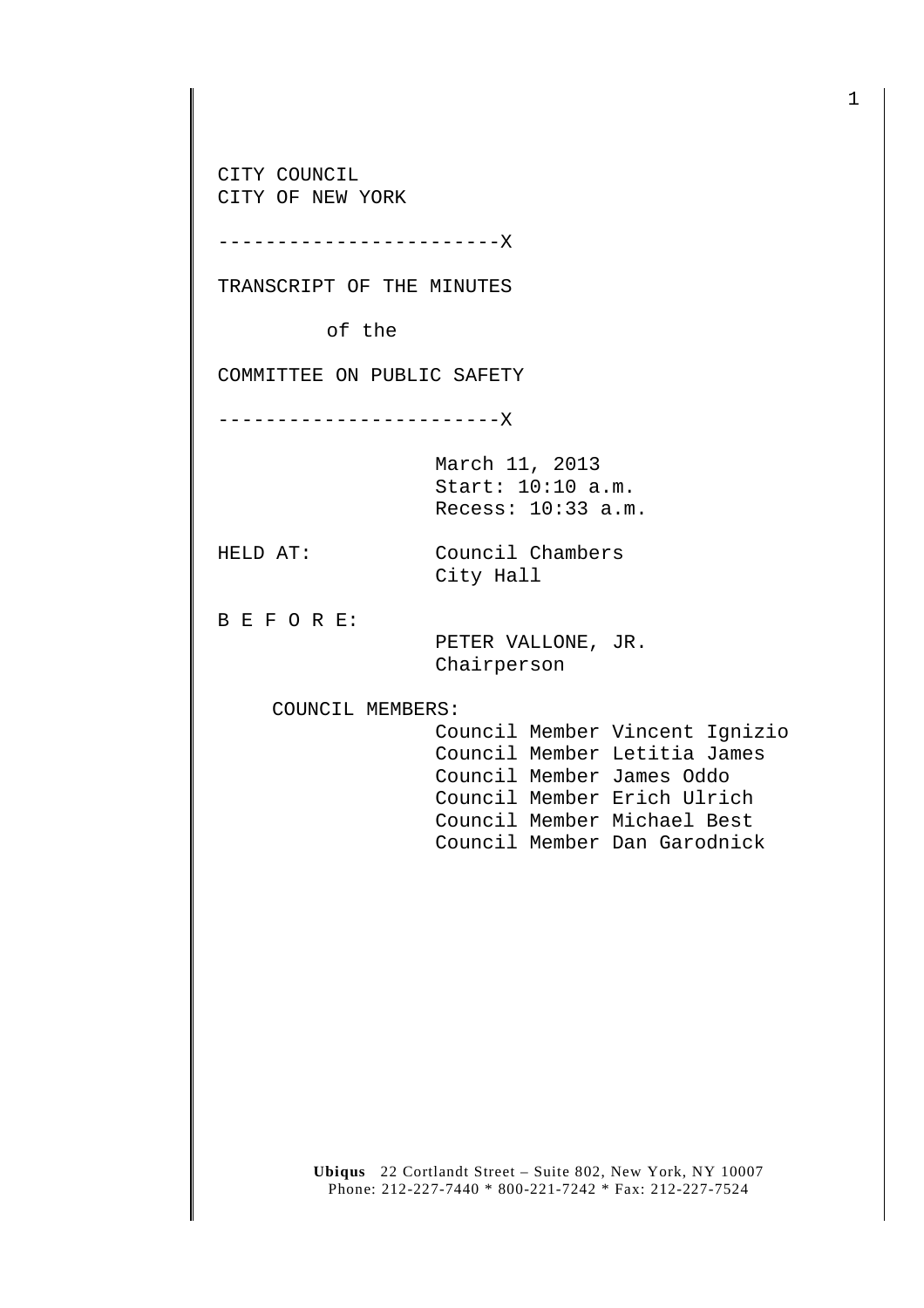| $\mathbf{1}$   | $\mathbf{2}$<br>COMMITTEE ON PUBLIC SAFETY         |
|----------------|----------------------------------------------------|
| $\overline{2}$ | CHAIRPERSON VALLONE: Good morning                  |
| 3              | everyone. Welcome to today's public safety         |
| 4              | committee hearing. Joined today by my great staff  |
| 5              | Carmine and Sal. Where's Linda this morning?       |
| 6              | Linda will be here. I'll be introducing council    |
| 7              | members later. Hopefully that camera's panned in   |
| 8              | on me.                                             |
| 9              | In October the city suffered the                   |
| 10             | wrath of super storm Sandy. Prior to the storm     |
| 11             | the mayor proclaimed a state of emergency and      |
| 12             | issued the mandatory evacuation orders for several |
| 13             | parts of the city, many which were subsequently    |
| 14             | devastated by the storm.                           |
| 15             | During and following the majority                  |
| 16             | of the city pulled together to help those who were |
| 17             | hurt and whose homes were damaged. Efforts are     |
| 18             | still ongoing. Some individuals, however, saw the  |
| 19             | destruction, disruption and disarray caused by the |
| 20             | storm as an opportunity to commit crimes of        |
| 21             | opportunity. Whether stealing from an              |
| 22             | individual's destroyed home, looting from a store  |
| 23             | with no security or pretending to be an aid worker |
| 24             | to swindle someone these types of crimes committed |
| 25             | in the storm's aftermath are despicable in nature  |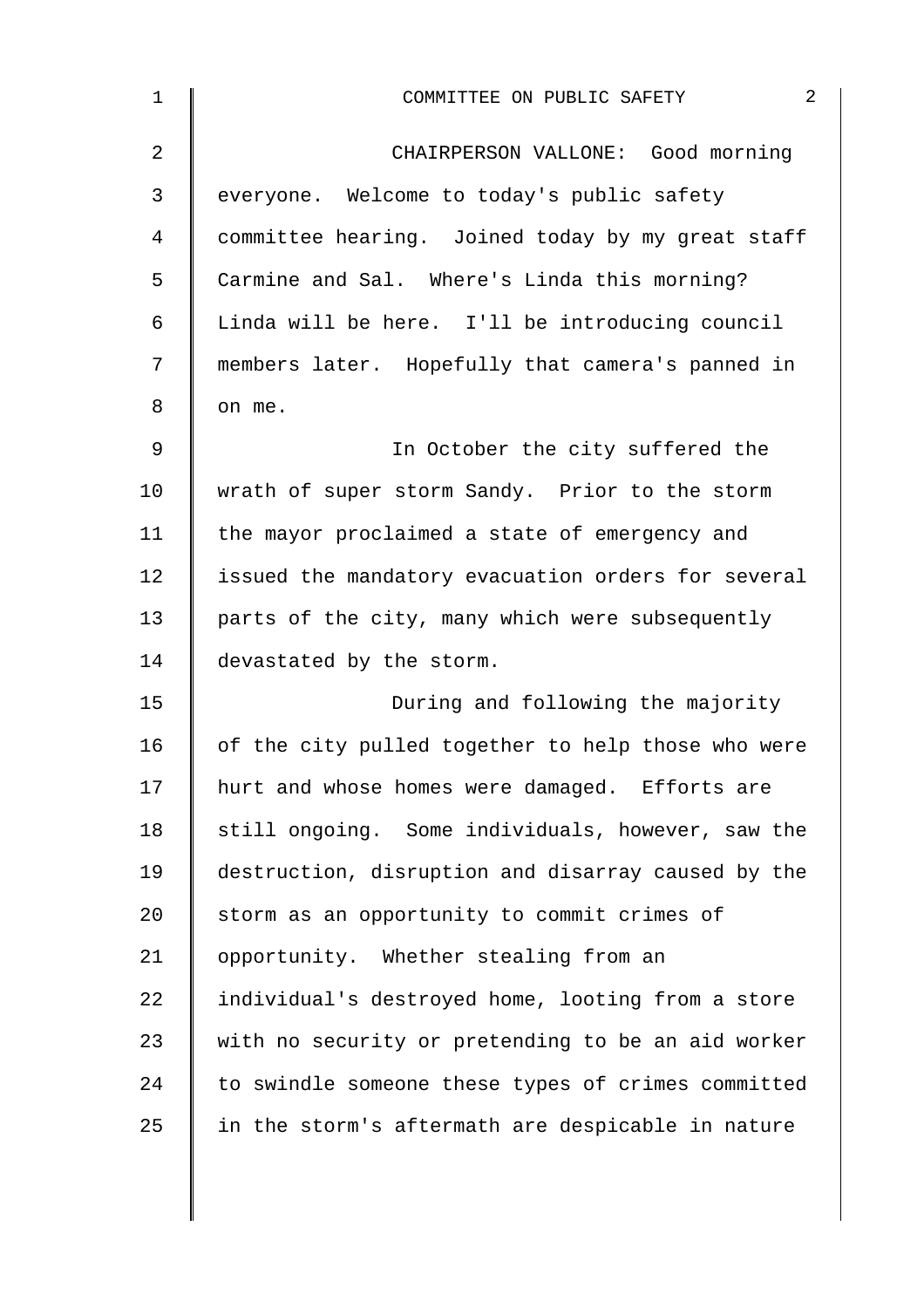| 1              | $\mathsf{3}$<br>COMMITTEE ON PUBLIC SAFETY         |
|----------------|----------------------------------------------------|
| $\overline{2}$ | and have multiple harms.                           |
| 3              | First they harm the victim.                        |
| 4              | Second, when they are committed in mandatory       |
| 5              | evacuation zones they make it so that people are   |
| 6              | unwilling to evacuate in the future. We saw this   |
| 7              | in Sandy: some families have been burglarized      |
| 8              | after vacating their storms for tropical storm     |
| 9              | Irene so they did not want to take that risk       |
| 10             | again. Instead they took the biggest risk of all   |
| 11             | and stayed in their homes despite being in a       |
| 12             | mandatory evacuation zone. Tragically, some of     |
| 13             | them died.                                         |
| 14             | Further, a third harm that comes                   |
| 15             | from such crimes is the important city resources   |
| 16             | are diverted to dealing with and preventing crimes |
| 17             | instead of being used to protect citizens and      |
| 18             | rebuild damaged areas.                             |
| 19             | Today we're discussing pre-                        |
| 20             | considered introduction that creates penalties to  |
| 21             | deter people from using emergency situations as an |
| 22             | opportunity to commit crimes. Under this bill the  |
| 23             | penalties will attach to the person who commits    |
| 24             | one of the following acts during a state of        |
| 25             | emergency: causing physical injury to a person,    |
|                |                                                    |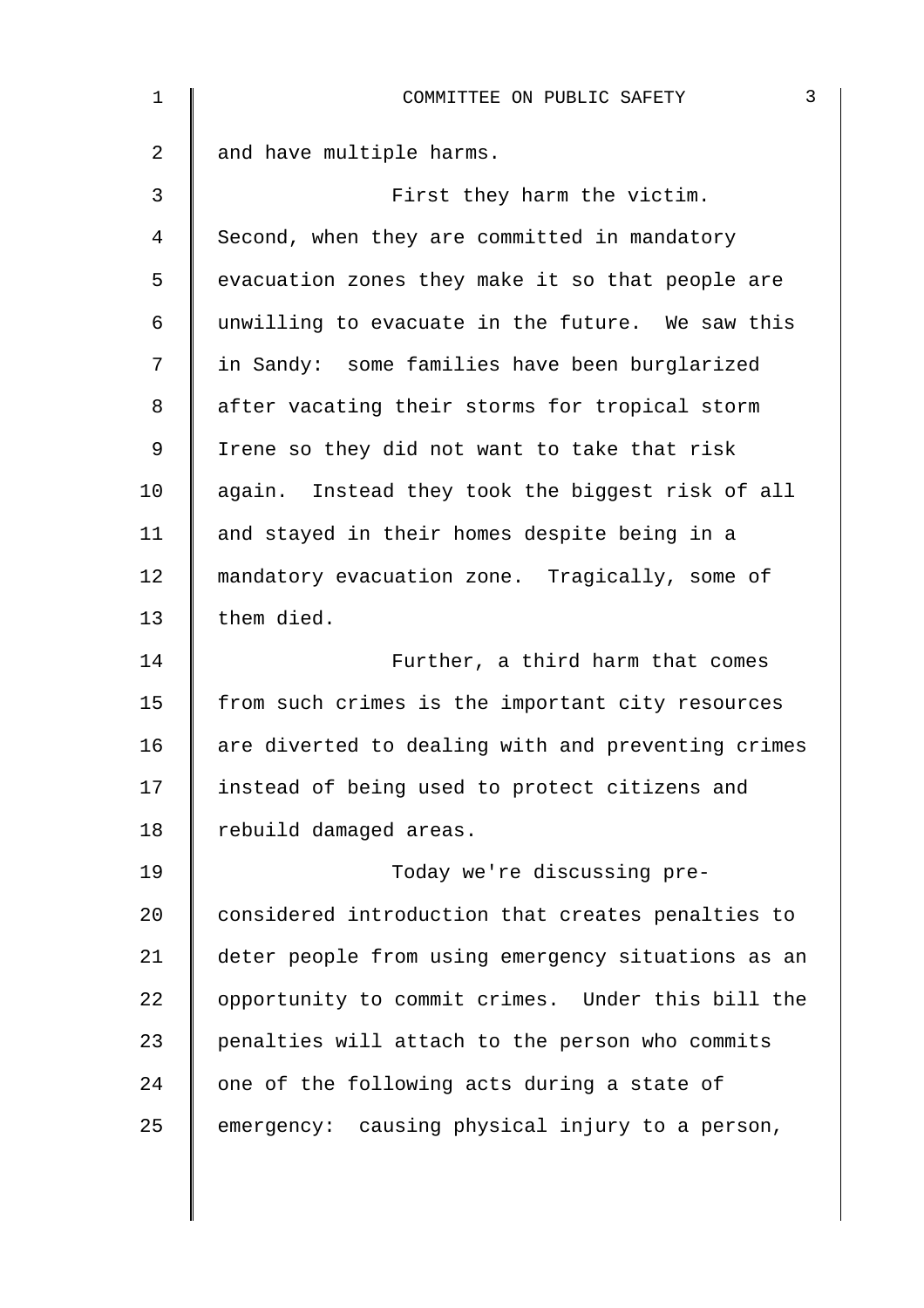| 4<br>COMMITTEE ON PUBLIC SAFETY                    |
|----------------------------------------------------|
| damaging the property of another person, entering  |
| and remaining unlawfully upon the property of a    |
| person, impeding the government response or        |
| impersonating another with the intent to defraud.  |
| If one of those are committed in a state of        |
| emergency there will be a certain level of         |
| increased fines and civil penalties.               |
| And if one of those are committed                  |
| in an evacuation area there will be even more      |
| additional fines and penalties. For example, if    |
| let's say the crime of looting occurs, which is    |
| defined legally as criminal trespass right now the |
| fine is \$500; it will go up to \$2,500 and an     |
| additional civil penalty, which doesn't exist now, |
| from between \$1,000 to \$5,00 will apply. And if  |
| it's looting of a home the fines and civil         |
| penalties are even more.                           |
| That's simply put what we're doing                 |
| today. It gets a little more complicated with the  |
| different crimes involved. The acts are already    |
| crimes on the state law, but we are imposing       |
| additional fines and civil penalties which never   |
| existed before in an attempt to deter this type of |
| heinous conduct.                                   |
|                                                    |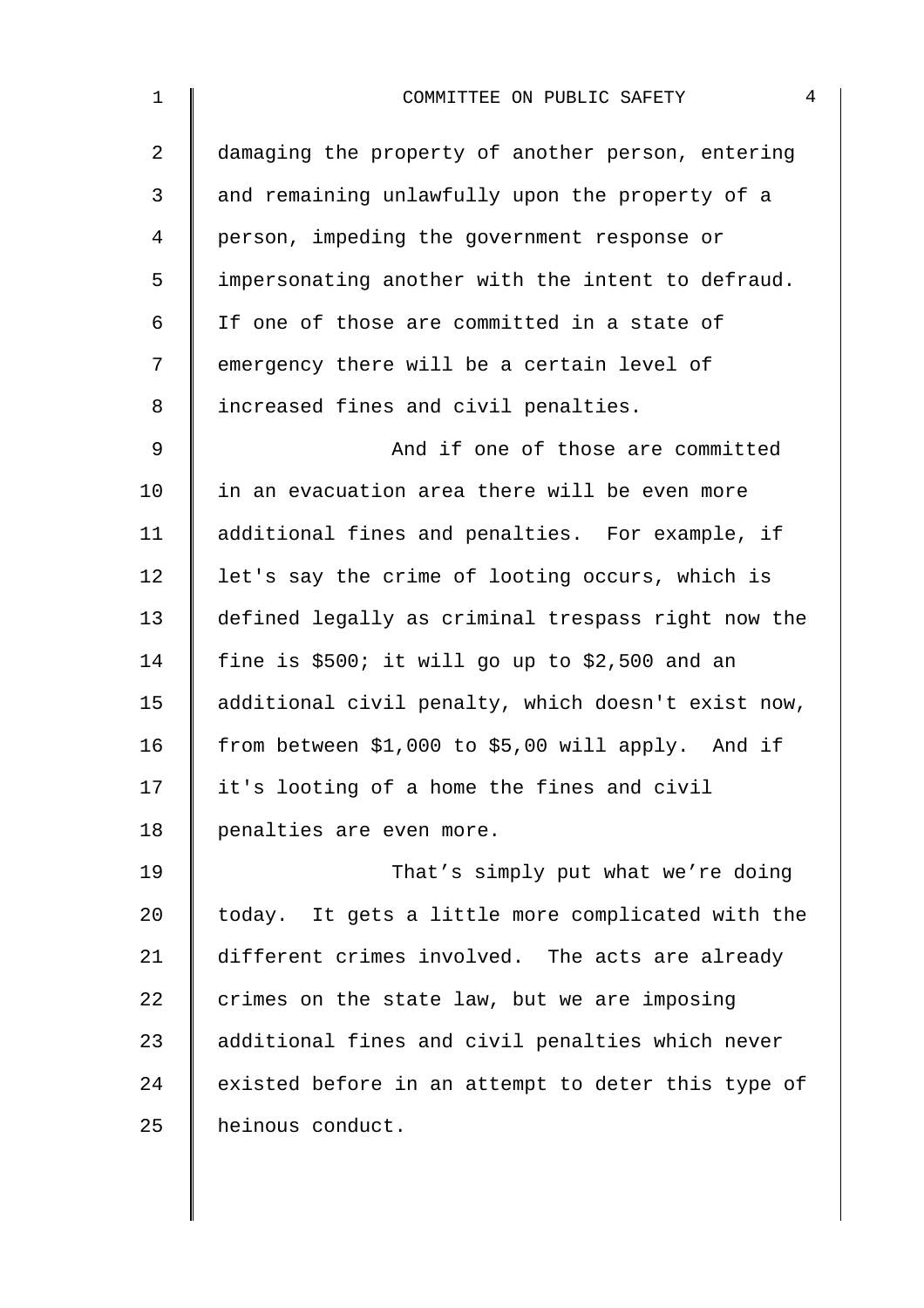| 1              | 5<br>COMMITTEE ON PUBLIC SAFETY                    |
|----------------|----------------------------------------------------|
| $\overline{2}$ | I welcome today Michael Best,                      |
| 3              | counsel to the mayor to testify. A little bit      |
| 4              | easier than last time you were here. If you        |
| 5              | testify quick you will have no questions from any  |
| $\epsilon$     | of the council members. But thanks for being here  |
| 7              | this morning. The floor is yours.                  |
| 8              | COUNCIL MEMBER BEST: Good morning                  |
| $\mathsf 9$    | Chairman Vallone. My name is Michael Best and I    |
| 10             | am counselor to Mayor Bloomberg. I appreciate the  |
| 11             | opportunity to testify on the bill before you      |
| 12             | today which will create a new administrative code  |
| 13             | section 10-171 entitled prohibited acts during a   |
| 14             | local state of emergency.                          |
| 15             | The bill is a welcome and                          |
| 16             | worthwhile initiative aimed at addressing and      |
| 17             | preventing the kinds of opportunistic crimes that  |
| 18             | may occur when our normal lives and routines are   |
| 19             | disrupted by a serious emergency. Most recently,   |
| 20             | the city's experience during hurricane Sandy       |
| 21             | brought into sharp relief the need to tackle head- |
| 22             | on the fear that many home and business owners     |
| 23             | feel when directed to evacuate their premises, the |
| 24             | fear that criminals will exploit the situation.    |
| 25             | Fortunately, in most cases the                     |
|                |                                                    |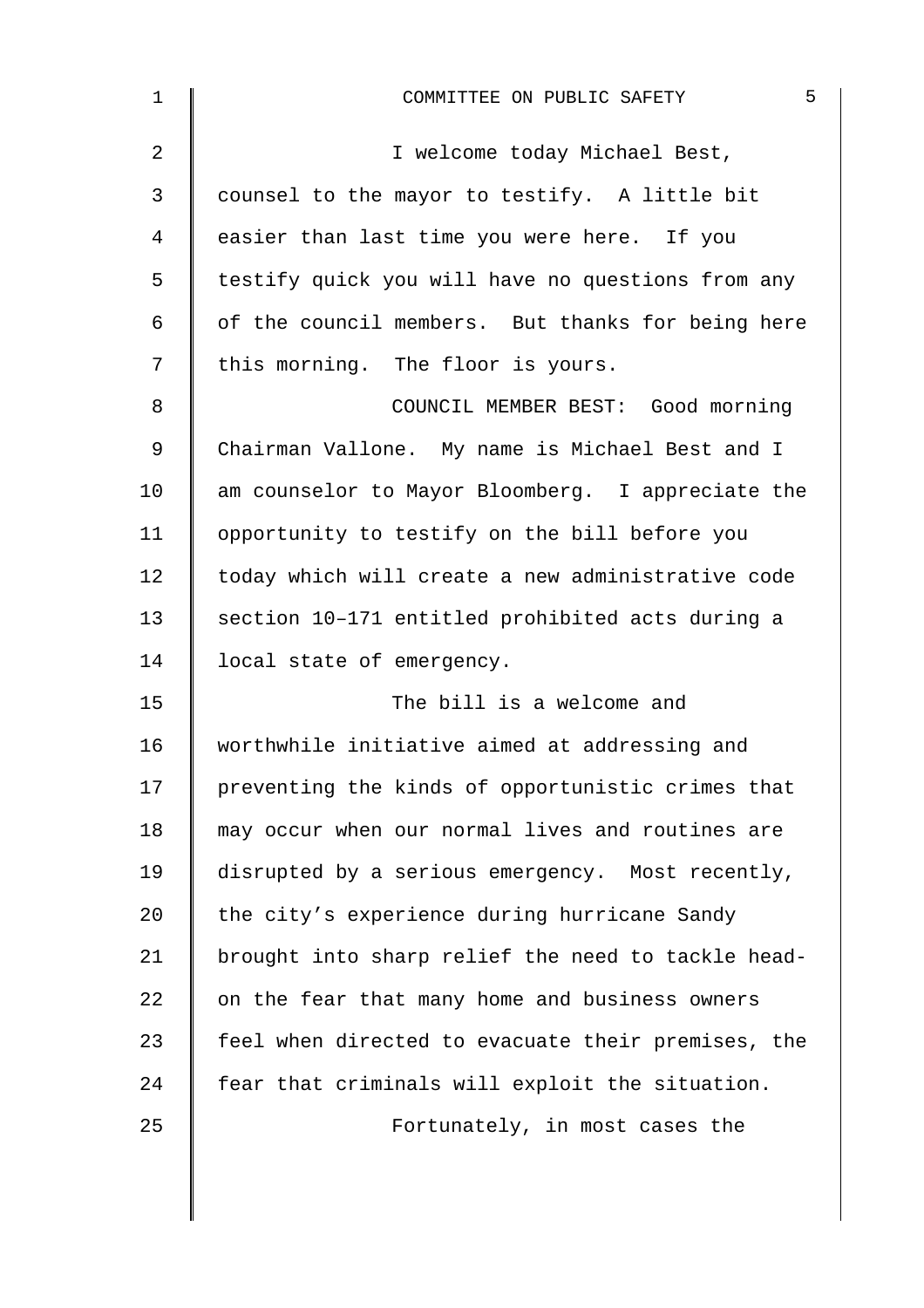| $\mathbf{1}$ | 6<br>COMMITTEE ON PUBLIC SAFETY                                  |
|--------------|------------------------------------------------------------------|
| 2            | basis for this fear has not materialized since the               |
| 3            | vast majority of New Yorkers, in fact, have always               |
| 4            | demonstrated remarkable courage and camaraderie                  |
| 5            | during some of the most difficult crises that have               |
| 6            | confronted the city.                                             |
| 7            | Indeed it is noteworthy that the                                 |
| 8            | number of major crimes committed during the week                 |
| 9            | beginning October 29 <sup>th</sup> , the day hurricane Sandy hit |
| 10           | the city, was 25% lower than the number committed                |
| 11           | during the same week the previous year.                          |
| 12           | Although there were some local                                   |
| 13           | spikes in burglaries committed in some areas                     |
| 14           | directly affected by the storm, the more                         |
| 15           | widespread and significant danger came from the                  |
| 16           | fear of burglary, which may have discouraged                     |
| 17           | people from evacuating when they should have.                    |
| 18           | This bill addresses this fear by                                 |
| 19           | enacting new civil and criminal penalties                        |
| 20           | specifically targeting those who commit despicable               |
| 21           | criminal acts when their victims are at their most               |
| 22           | vulnerable. The crimes articulated in this bill                  |
| 23           | are those which would most likely be associated                  |
| 24           | with a state of emergency, and the two-tier system               |
| 25           | of penalties reserves the most serious punishment                |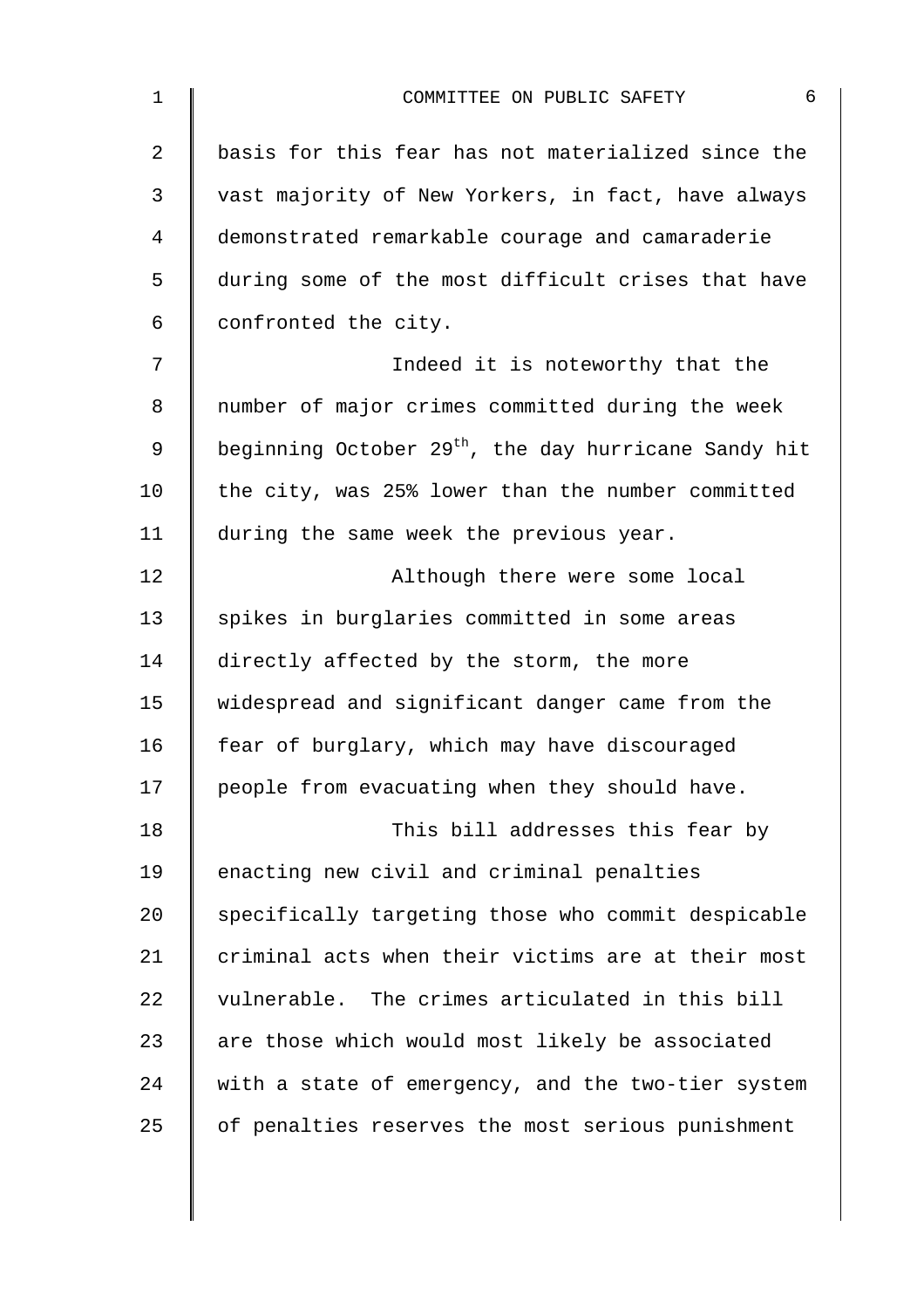| $\mathbf 1$    | 7<br>COMMITTEE ON PUBLIC SAFETY                    |
|----------------|----------------------------------------------------|
| $\overline{2}$ | for those who commit these acts in a mandatory     |
| 3              | evacuation during a mandatory evacuation period.   |
| 4              | We commend the Council for its                     |
| 5              | effort to provide New Yorkers with greater         |
| 6              | assurance that they will not face the additional   |
| 7              | burden of crime, when they're already facing life- |
| 8              | changing events in necessitating a proclamation of |
| 9              | a local state of emergency.                        |
| 10             | I am pleased to express the                        |
| 11             | administration's support for this bill which is    |
| 12             | the product of a constructive collaboration        |
| 13             | between the Council and the administration and     |
| 14             | working out the details of this legislation.       |
| 15             | We look forward to your approval of                |
| 16             | the bill as quickly as possible. If the committee  |
| 17             | has questions I'd be happy to answer them.         |
| 18             | CHAIRPERSON VALLONE: Thank you Mr.                 |
| 19             | Best. I want to recognize that we've been joined   |
| 20             | by Council Member Oddo, the prime sponsor of this  |
| 21             | bill, and also Council Member Ignizio also         |
| 22             | responsible for this bill and would like to turn   |
| 23             | it over to one or both of them to make a statement |
| 24             | on this.                                           |
| 25             | COUNCIL MEMBER ODDO: Thank you Mr.                 |
|                |                                                    |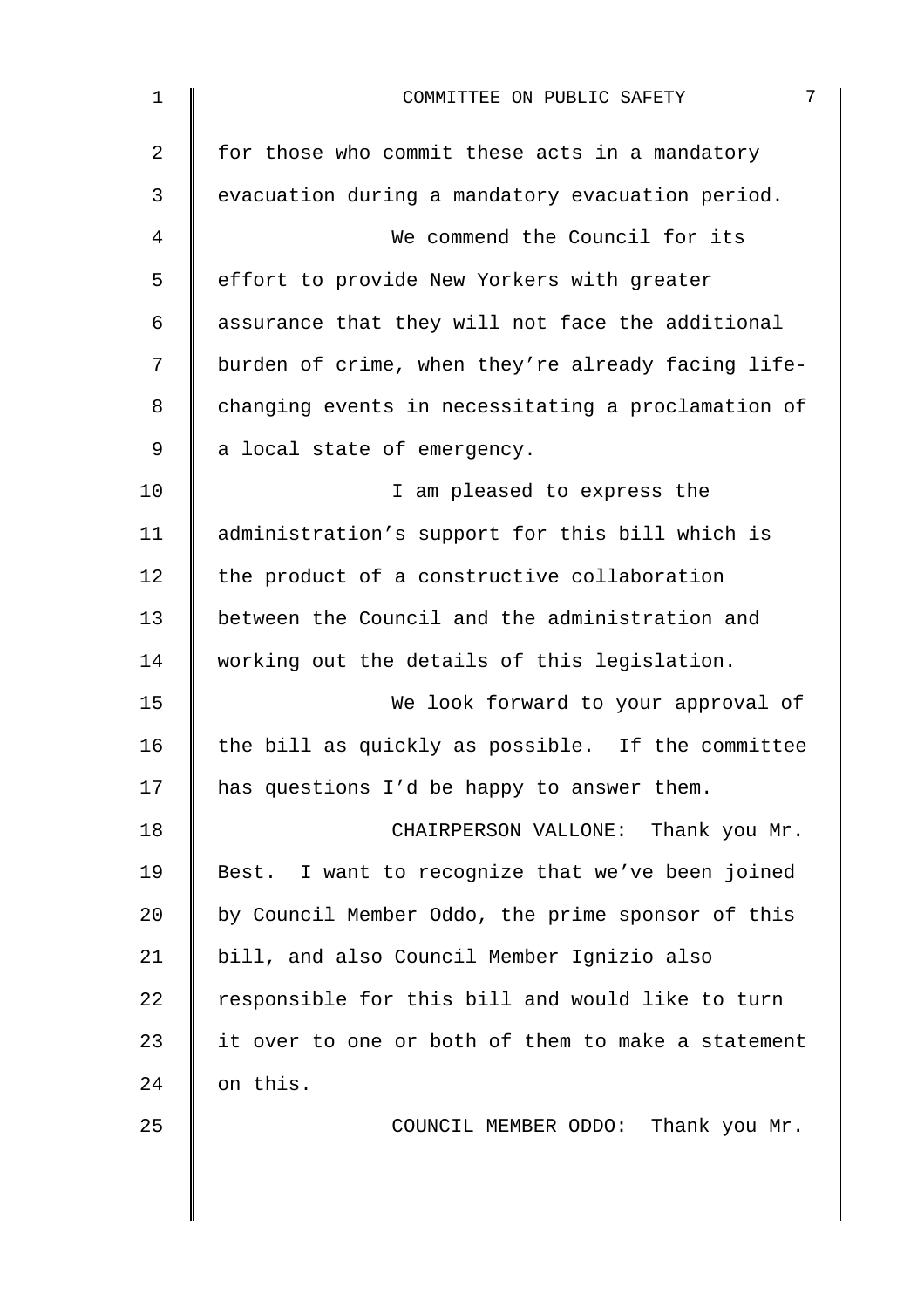| $\mathbf 1$    | 8<br>COMMITTEE ON PUBLIC SAFETY                    |
|----------------|----------------------------------------------------|
| $\overline{a}$ | Chairman. I apologize for being late. We made      |
| 3              | really good time until we hit Warren, and then we  |
| 4              | hit Warren. Thank you for the testimony and thank  |
| 5              | you for the support of the administration. It's    |
| 6              | appreciated. Thank you for your support Mr.        |
| 7              | Chairman and your sponsorship for the bill.        |
| 8              | I just would like to repeat some of                |
| 9              | the comments that I made when we first introduce   |
| 10             | the bill, and that's to say that Tuesday morning   |
| 11             | after the storm when councilmember Ignizio and my  |
| 12             | colleagues on Staten Island toured our borough     |
| 13             | with Deputy Mayor Harris and Commissioner Veronica |
| 14             | White, we saw some images that we had never        |
| 15             | anticipated seeing in real life in our own         |
| 16             | community. Stuff that was reserved for, what we    |
| 17             | thought was reserved for the movie screen. In the  |
| 18             | last 150 days, whatever it is, has been incredibly |
| 19             | difficult for the people we represent.             |
| 20             | And the notion that human beings                   |
| 21             | would come in and try to victimize folks impacted  |
| 22             | by Sandy is troubling to say the least. And Mr.    |
| 23             | Chairman you probably are better versed than I on  |
| 24             | this issue given your history as an ADA and the    |
| 25             | expertise you have in this field. I've never been  |
|                |                                                    |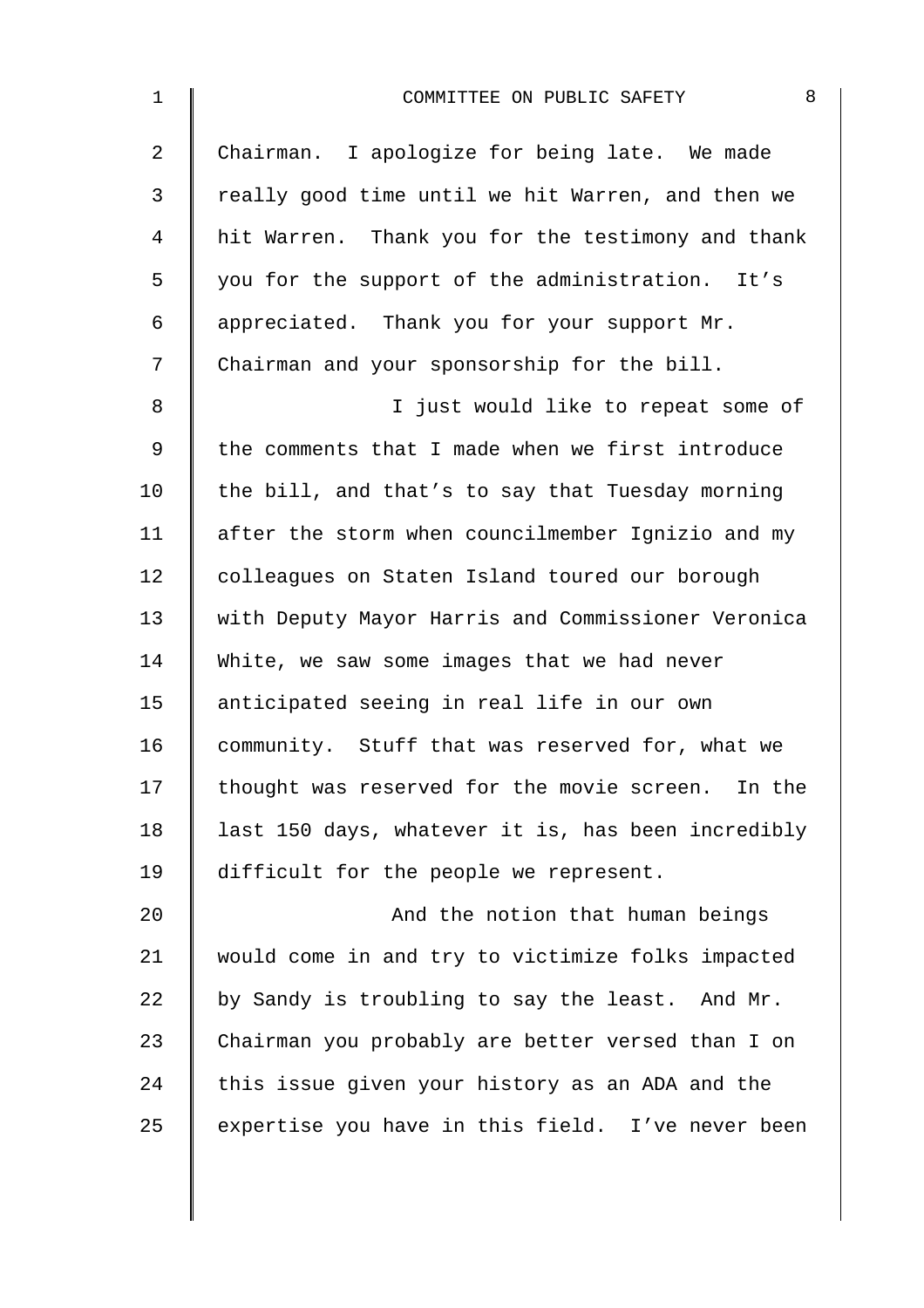| $\mathbf 1$ | 9<br>COMMITTEE ON PUBLIC SAFETY                    |
|-------------|----------------------------------------------------|
| 2           | a big deterrence guy; frankly I'm more of a        |
| 3           | retribution guy. I'm not sure if we can ever       |
| 4           | deter hardened criminals from acting in a          |
| 5           | particular manner because of a threat in           |
| 6           | punishment.                                        |
| 7           | But what we saw after Irene, and                   |
| 8           | what we saw after Sandy was that sort of criminal  |
| 9           | entrepreneurs, guys who are sort of on the edge of |
| 10          | criminality, decided to see if they could make a   |
| 11          | quick buck. And this bill is intended to punish    |
| 12          | those who do and maybe, just maybe instill a       |
| 13          | little bit of doubt in people who are right on the |
| 14          | periphery, or right on the edge of criminal        |
| 15          | behavior.                                          |
| 16          | I appreciate the support of the                    |
| 17          | speaker and my colleagues and look forward to      |
| 18          | enacting the bill on Wednesday. Thank you.         |
| 19          | CHAIRPERSON VALLONE: Councilmember                 |
| 20          | Ignizio.                                           |
| 21          | COUNCIL MEMBER IGNIZIO: Mr. Best                   |
| 22          | how do you see these penalties playing out?<br>Who |
| 23          | do you see bringing the actions for the fines?     |
| 24          | How do you see that working?                       |
| 25          | COUNCIL MEMBER BEST: Well on the                   |
|             |                                                    |
|             |                                                    |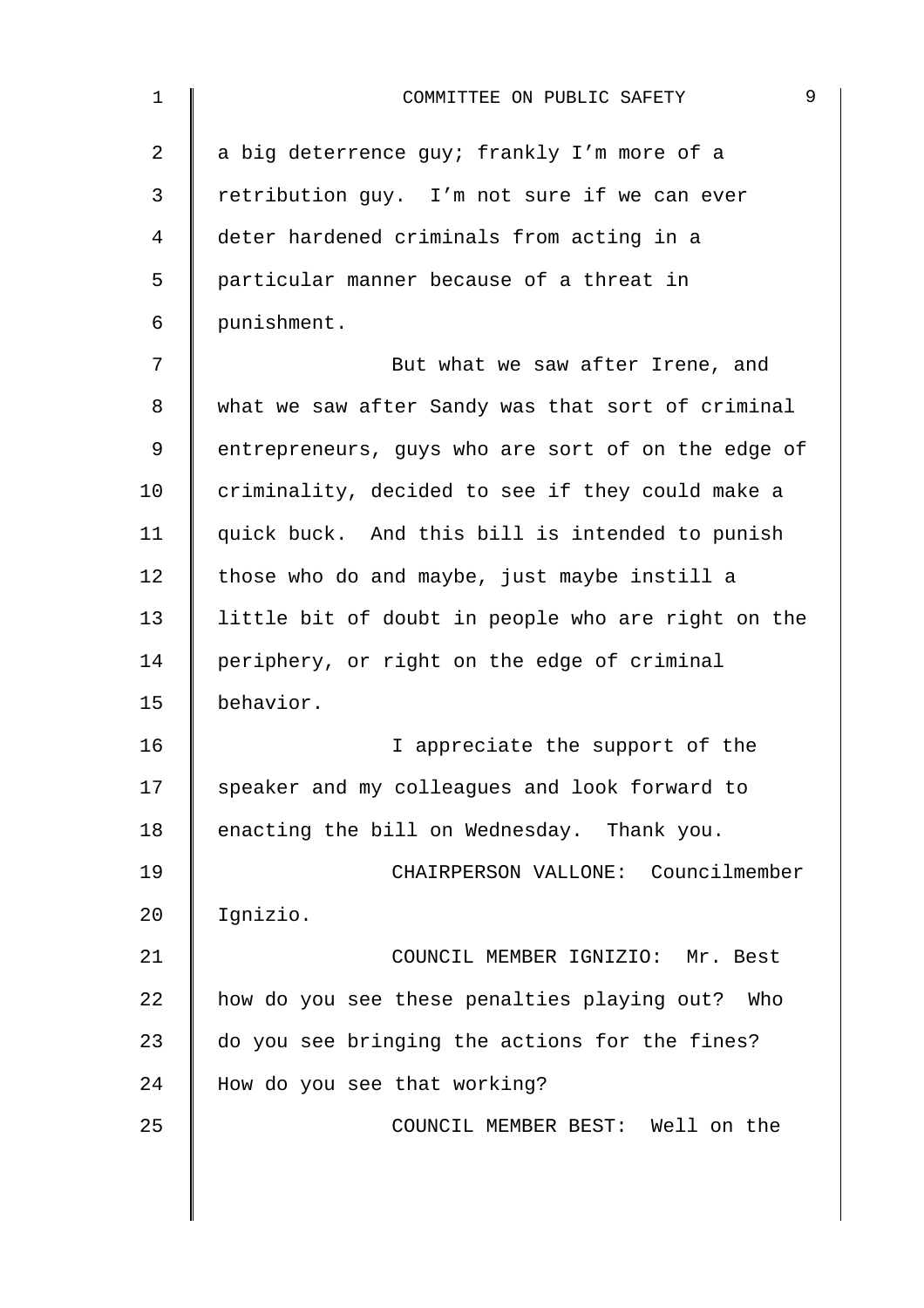| $\mathbf 1$    | 10<br>COMMITTEE ON PUBLIC SAFETY                   |
|----------------|----------------------------------------------------|
| $\overline{2}$ | criminal penalties obviously, it'll be the, if the |
| 3              | police arrest people for these crimes and the      |
| 4              | district attorneys will bring them. I think that   |
| 5              | the, as far as how the are civil penalties will    |
| $\epsilon$     | work, given that it is a fine, a civil penalty     |
| 7              | then I think we will have to work out which city   |
| 8              | agency will bring the search enforcement actions   |
| 9              | that conceivably could be done through Corporation |
| 10             | counsel, it could be done in a number of different |
| 11             | ways.                                              |
| 12             | And I think you know, assuming that                |
| 13             | this bill passes then the Mayor and the council    |
| 14             | would have to cooperate to figure out which is the |
| 15             | most effective way for those to go forward.        |
| 16             | I'm sorry. I think the mayor and                   |
| 17             | the council, as we work cooperatively on this      |
| 18             | bill, would simply work cooperatively together to  |
| 19             | ensure that the appropriate agency or agencies are |
| 20             | involved in bringing these fines.                  |
| 21             | CHAIRPERSON VALLONE: I'm informed                  |
| 22             | that we're actually voting on this bill tomorrow   |
| 23             | at 9:15 so it will, it is being fast tracked       |
| 24             | through the Council which I think is great.        |
| 25             | You mentioned that citywide was                    |
|                |                                                    |
|                |                                                    |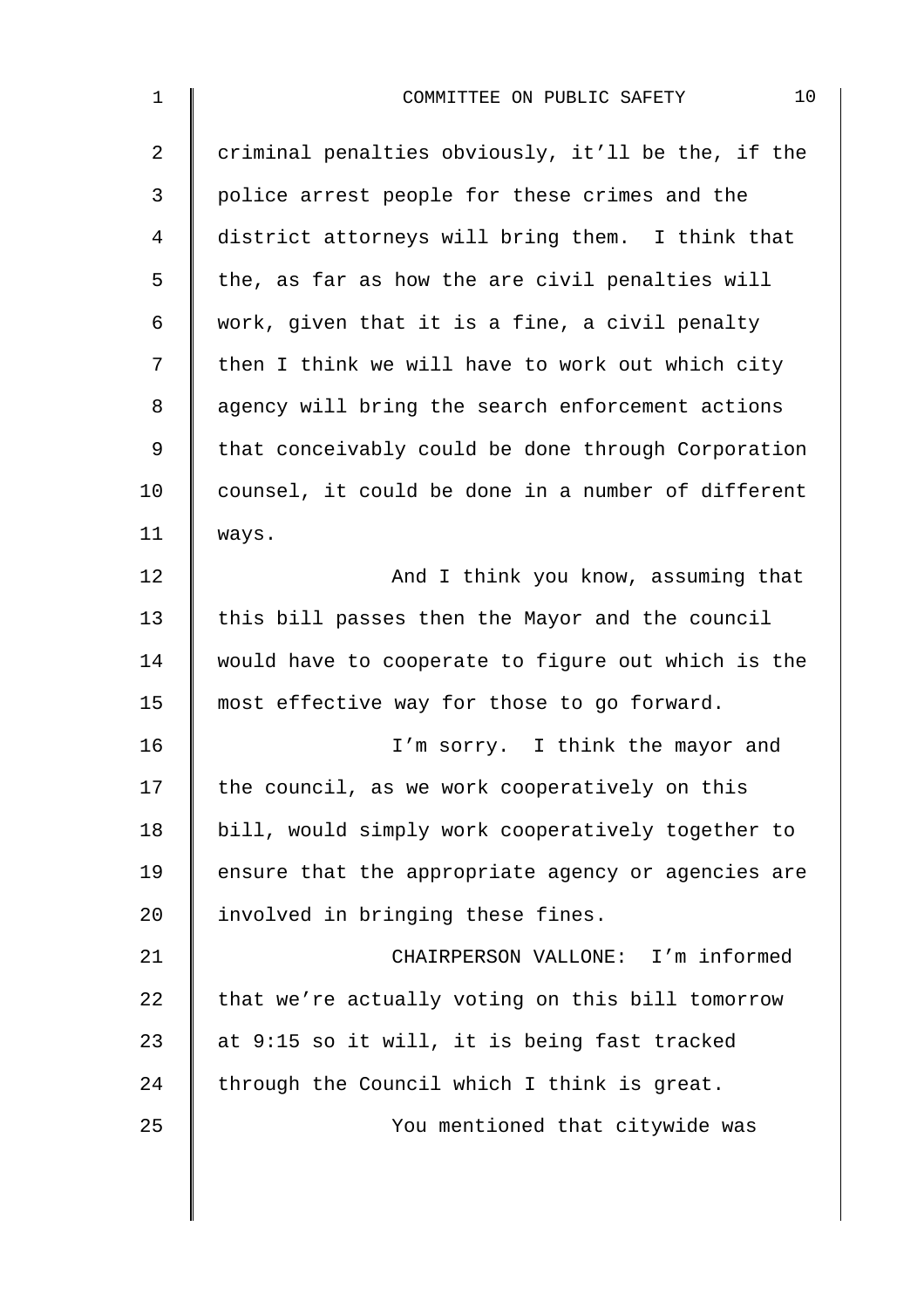| 1  | 11<br>COMMITTEE ON PUBLIC SAFETY                   |
|----|----------------------------------------------------|
| 2  | down which makes sense in the week after Sandy,    |
| 3  | but there were local spikes in burglaries. Do you  |
| 4  | have any idea of how much looting or fraud or      |
| 5  | crimes of that nature at actually occurred after   |
| 6  | Sandy in the affected areas? Not citywide.         |
| 7  | COUNCIL MEMBER BEST: I don't have                  |
| 8  | the numbers, although I'd be happy to ask the      |
| 9  | police department to get back to the committee if  |
| 10 | you'd like, but I can tell you that there was      |
| 11 | some, what I characterize relatively modest        |
| 12 | increases in the areas in the Rockaways on Staten  |
| 13 | Island and in South Brooklyn, Coney Island area.   |
| 14 | The number, I don't have the                       |
| 15 | specific numbers, there was not what I would       |
| 16 | characterize anything close to rampant looting or  |
| 17 | anything like we've seen back 25 - 30 years ago    |
| 18 | during the blackout. I remember that very well     |
| 19 | and that there was nothing like that that          |
| 20 | happened, but there was some increase and our view |
| 21 | is that for two reasons it's smart to have a law   |
| 22 | like this that will address that.                  |
| 23 | Number one is any increase,                        |
| 24 | obviously we want to have as many tools and law    |
| 25 | enforcement's in this civil authority's toolbox as |
|    |                                                    |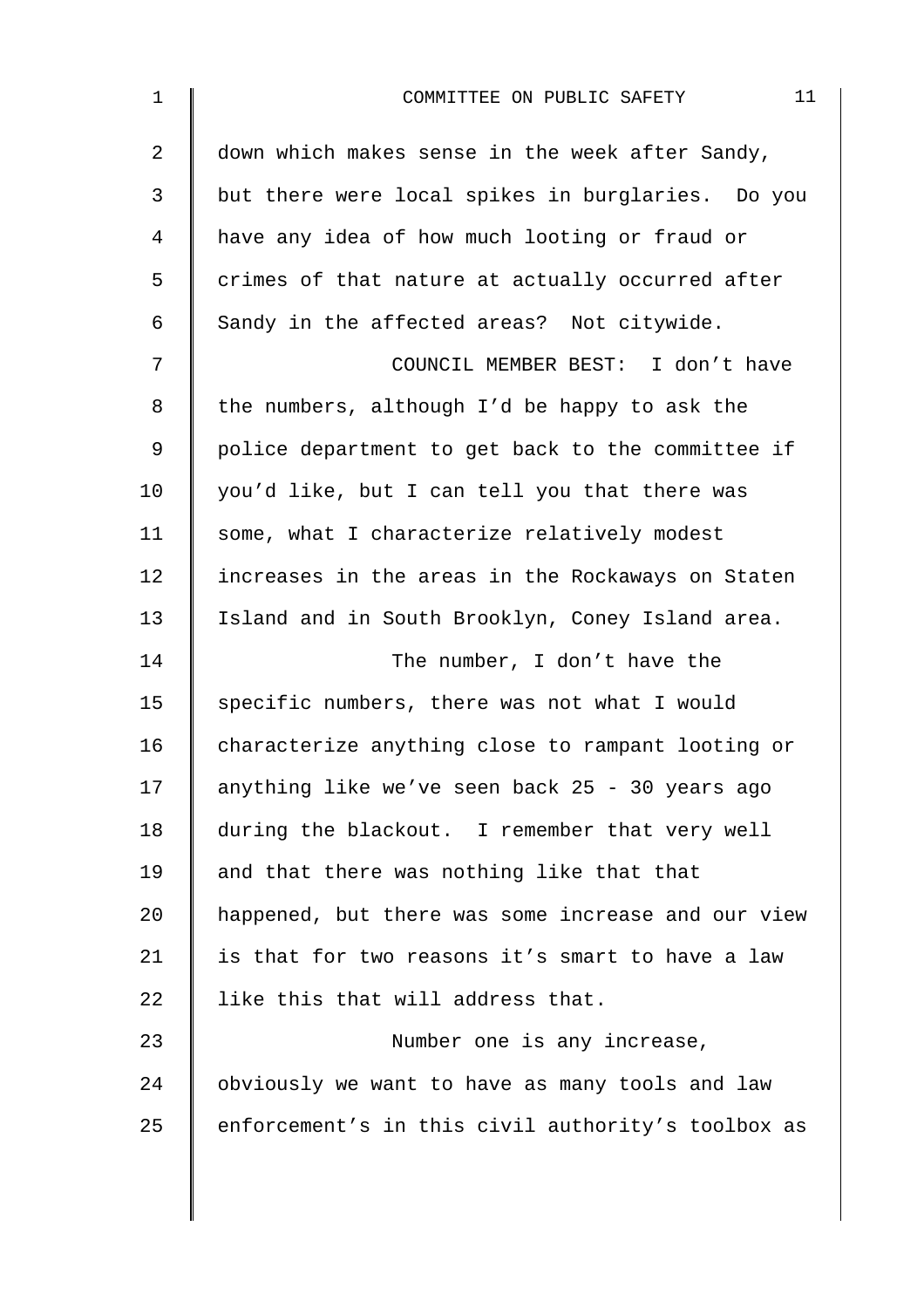| $\mathbf{1}$   | 12<br>COMMITTEE ON PUBLIC SAFETY                   |
|----------------|----------------------------------------------------|
| $\overline{2}$ | possible to try to deter them and punish those who |
| 3              | are not deterred.                                  |
| 4              | Secondly, even if the numbers are                  |
| 5              | not that large, as I said one of our great         |
| 6              | concerns is that people will be deterred out of    |
| 7              | fear from evacuating their homes, when really the  |
| 8              | safest thing for them to do is to follow the       |
| 9              | evacuation order and leave. And the so for both    |
| 10             | of those reasons we think this bill is a good      |
| 11             | idea.                                              |
| 12             | CHAIRPERSON VALLONE: We thank you                  |
| 13             | for that support. I also want to just clarify      |
| 14             | that when you say a rise, you mean in arrests.     |
| 15             | And I think I'll turn it over now to Council       |
| 16             | Member Oddo to talk a little bit more about what   |
| 17             | was happening with people who weren't actually     |
| 18             | arrested. Council Member Oddo.                     |
| 19             | COUNCIL MEMBER ODDO: That was the                  |
| 20             | point I was going to make Mr. Chairman. Even       |
| 21             | though some of this behavior didn't reflect        |
| 22             | ultimately in arrests, what we were hearing ranged |
| 23             | from folks trying to gain access pretending to be  |
| 24             | some city official or from some governmental       |
| 25             | authority. Then there are other folks who claim    |
|                |                                                    |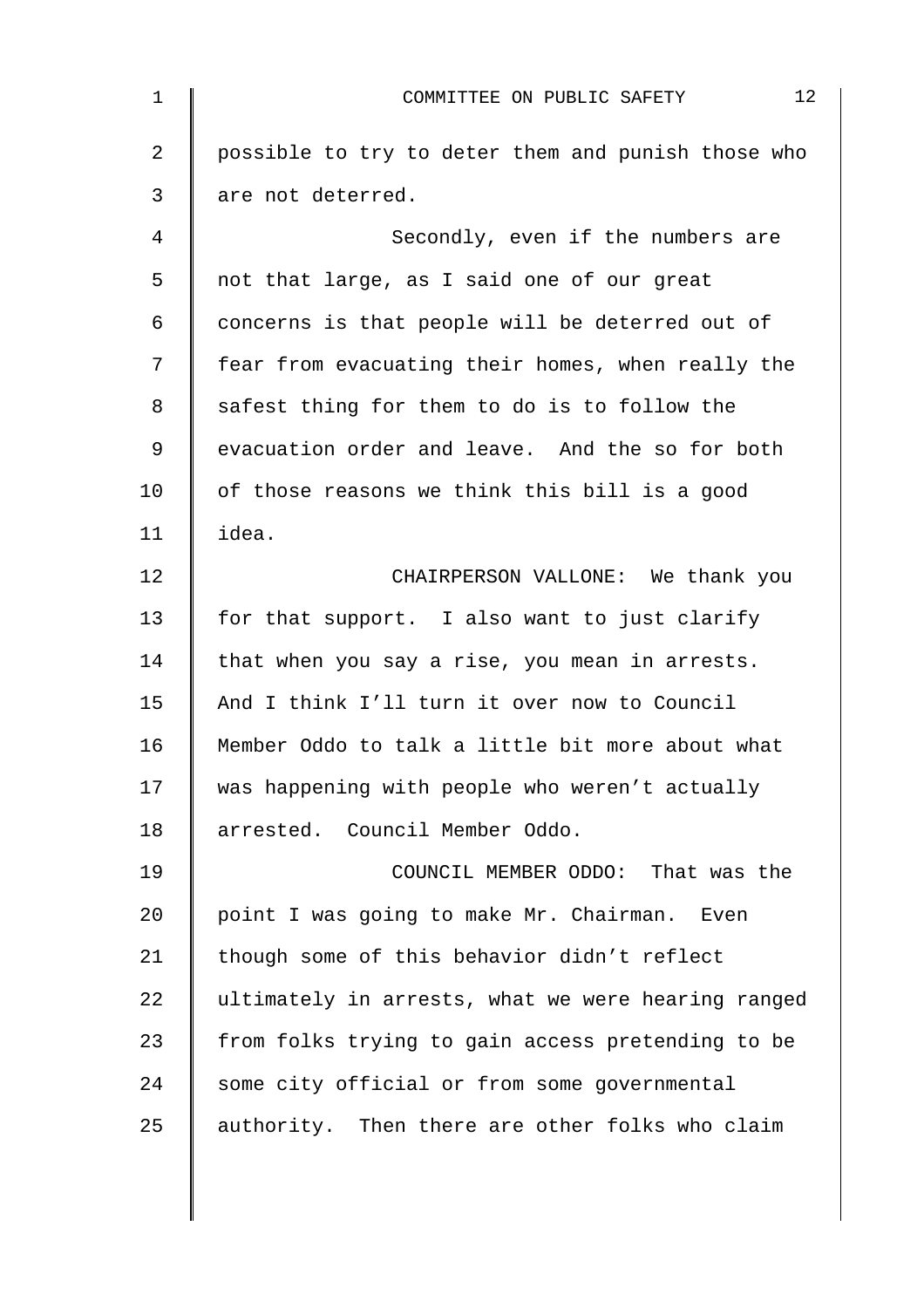| $\mathbf 1$ | 13<br>COMMITTEE ON PUBLIC SAFETY                   |
|-------------|----------------------------------------------------|
| 2           | to be either insurance agents or contractors. And  |
| 3           | admittedly a lot of it was anecdotal; a lot of it  |
| 4           | didn't get to the point of actual arrests.         |
| 5           | That's one point, then the second                  |
| 6           | point just along the lines of Mr. Best's comment   |
| 7           | is councilmember Ignizio had two folks parish in   |
| 8           | his district at the end of Yetman Avenue.          |
| 9           | Received a lot of media attention and George the   |
| 10          | father who lost his daughter, George refused to    |
| 11          | leave his home, which was right adjacent to the    |
| 12          | beach, and told everyone that he was not going to  |
| 13          | evacuate because last year with Irene he did and   |
| 14          | the home was burglarized, probably by the guy      |
| 15          | across the street, and that just stayed with him   |
| 16          | and he was not leaving his home, and eventually he |
| 17          | lost his life as did his daughter and his wife was |
| 18          | seriously injured.                                 |
| 19          | So a lot of this hasn't been                       |
| 20          | reduced to run numbers in terms of arrests and     |
| 21          | prosecutions, but certainly it was out there and   |
| 22          | folks in the community are probably more aware of  |
| 23          | it than any other governmental entity.             |
| 24          | COUNCIL MEMBER IGNIZIO: Hi Mike                    |
| 25          | how are you? Thank you Mr. Chairman. Jim said it   |
|             |                                                    |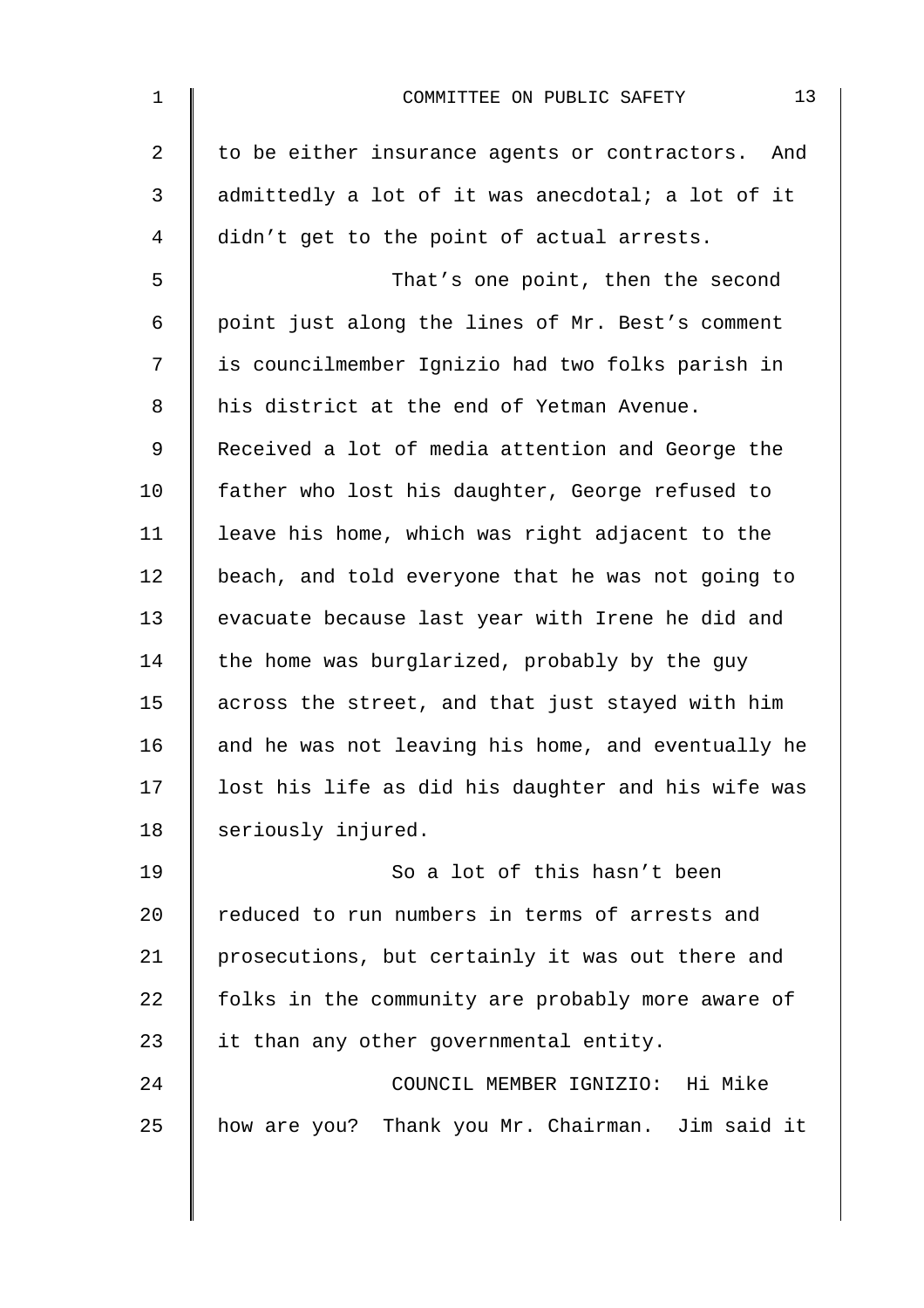| $1\,$ | 14<br>COMMITTEE ON PUBLIC SAFETY                   |
|-------|----------------------------------------------------|
| 2     | best. I mean the issues in my communities were     |
| 3     | similar to what councilmember Oddo was saying. I   |
| 4     | spoke to Pat Tresh. She's a great person and       |
| 5     | she's a very strong, but she will tell you if she  |
| 6     | was here today that her family did not leave       |
| 7     | because of the threat that was real and realized   |
| 8     | the year before during hurricane Irene.            |
| 9     | Upon her leaving they, other                       |
| 10    | neighbors noticed, her neighbor across the street  |
| 11    | breaking into her home and stealing their worldly  |
| 12    | possessions. Now people did not believe that the   |
| 13    | storm would be as bad as it was number one. And    |
| 14    | two, they had every reason to believe that this    |
| 15    | would occur again. So out of fear of them getting  |
| 16    | away with it again as they did the year before,    |
| 17    | they stayed and ultimately paid the ultimate       |
| 18    | price.                                             |
| 19    | This is not the panacea, it's going                |
| 20    | to make sure everybody is quaking in their boots,  |
| 21    | but like councilmember Oddo said if this gives     |
| 22    | people a little bit of pause, say: you know what,  |
| 23    | I fear that this penalty as well, then we're doing |
| 24    | what we can. We share that story because that's    |
| 25    | the real situation that people in my district were |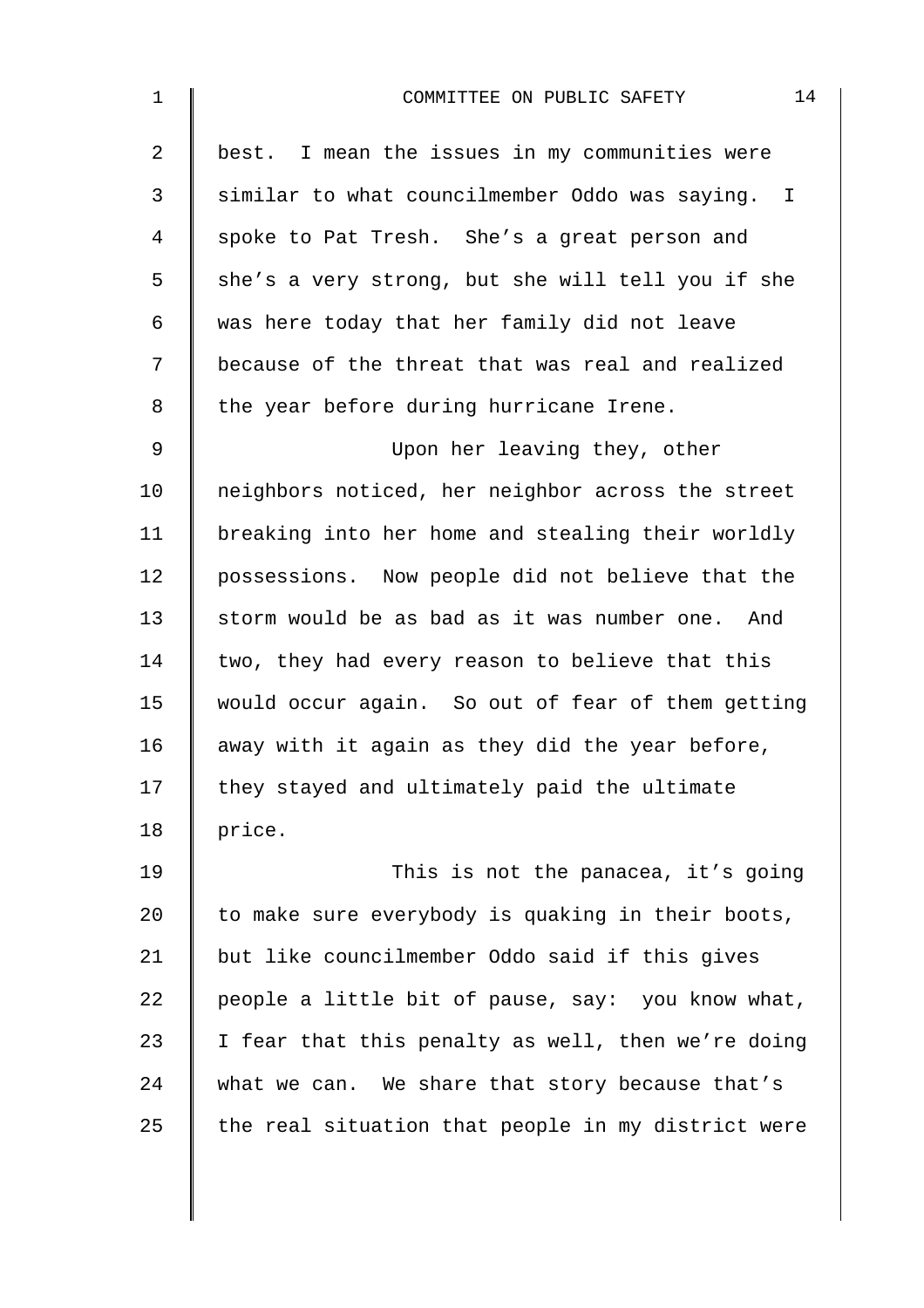| $\mathbf 1$    | 15<br>COMMITTEE ON PUBLIC SAFETY                   |
|----------------|----------------------------------------------------|
| $\overline{a}$ | faced with and sadly they paid the ultimate        |
| 3              | sacrifice because of it.                           |
| 4              | CHAIRPERSON VALLONE: Thank you                     |
| 5              | both. Actually we did speak about exactly that in  |
| 6              | the opening statements about the reasons for this  |
| 7              | bill, and I want to applaud both of you for        |
| 8              | bringing it forward. These are additional          |
| 9              | penalties. There's nothing better than actual      |
| 10             | police work and prosecution and putting anyone who |
| 11             | would do something like this in jail.              |
| 12             | But anything we can do to help give                |
| 13             | you all the tools you need to do that and          |
| 14             | hopefully deter these people and make people feel  |
| 15             | safer about staying in their homes, we want to do  |
| 16             | that. So if there's anything in addition to this   |
| 17             | you let us know. I also want to thank you for      |
| 18             | working so closely with public safety staff to     |
| 19             | draw these up. It was an easy with all the         |
| 20             | different laws involved, and fines and penalties,  |
| 21             | but I think we have something that we can move     |
| 22             | forward with. The vote is scheduled for 9:15       |
| 23             | tomorrow right here in this room, to be followed   |
| 24             | at 10:00 by Commissioner Kelly for our budget      |
| 25             | hearing. So I invite you all back then.            |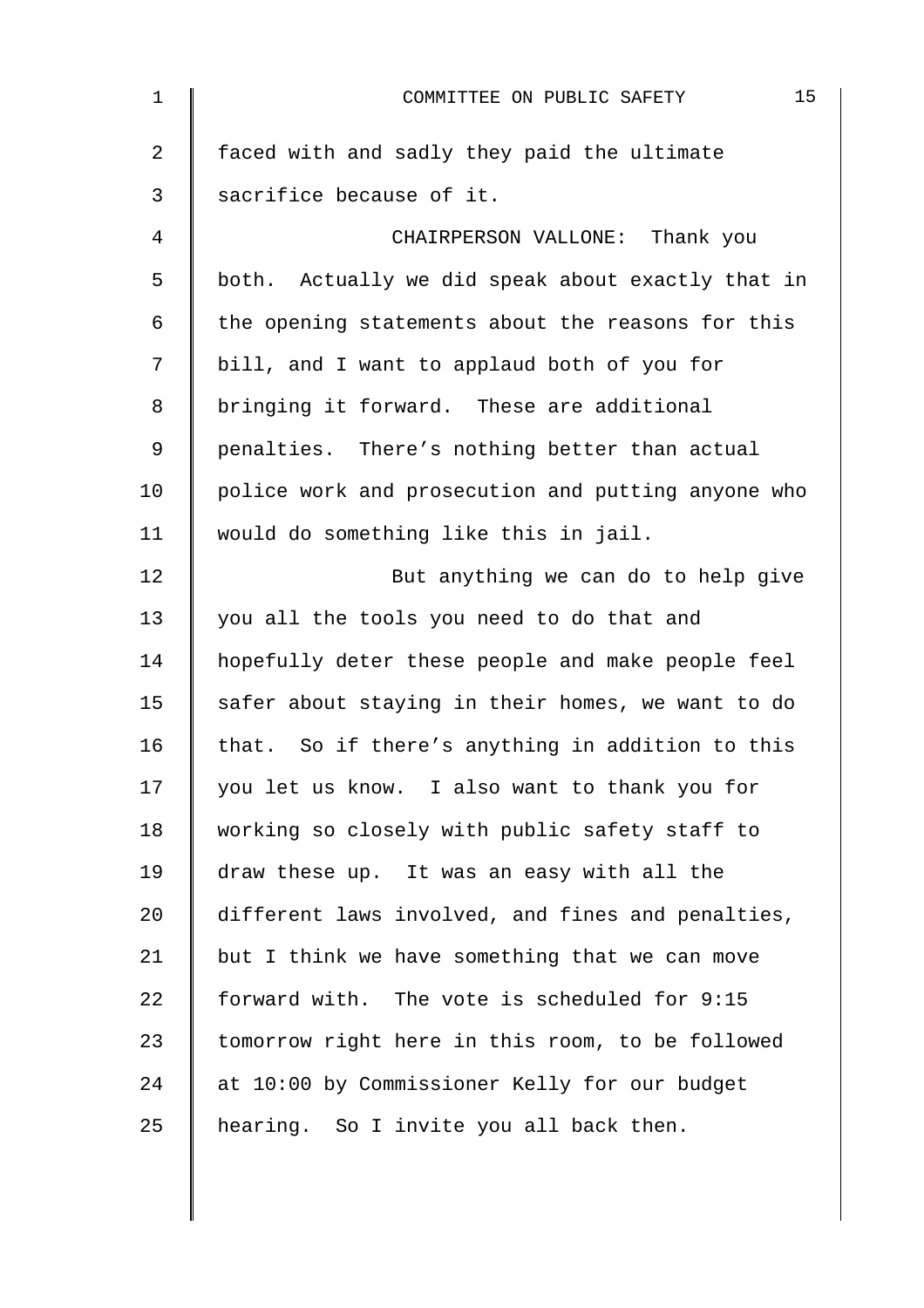| $\mathbf 1$    | 16<br>COMMITTEE ON PUBLIC SAFETY                  |
|----------------|---------------------------------------------------|
| $\overline{2}$ | But I want to thank you for coming                |
| 3              | in this morning. I think the council members for  |
| 4              | their long trip from Staten Island and we look    |
| 5              | forward to seeing you all again tomorrow. This    |
| 6              | hearing is adjourned. Thank you.                  |
| 7              | Is there anyone else who wants to                 |
| 8              | testify? Because you have to fill out a slip.     |
| 9              | Okay, then after this the hearing will be over.   |
| 10             | Sorry about that, we didn't get a slip.           |
| 11             | MS. JASMINE AMERATTO: Yes, I'm a                  |
| 12             | hurricane victim. I lost my house, I lost         |
| 13             | everything I own. And I just want to say there    |
| 14             | have been quite of few people in the neighborhood |
| 15             | coming around within a couple of days after the   |
| 16             | storm.                                            |
| 17             | CHAIRPERSON VALLONE: Can you just                 |
| 18             | give your name for the record?                    |
| 19             | MS. AMERATTO: Yasmen Ameratto.                    |
| 20             | Midland Beach, Staten Island. A couple of days    |
| 21             | after the storm people were coming around telling |
| 22             | my neighbors that they would help them remove     |
| 23             | their furniture and clean out their homes. And    |
| 24             | they proceeded to rob them blind.                 |
| 25             | When you're already down the way                  |
|                |                                                   |
|                |                                                   |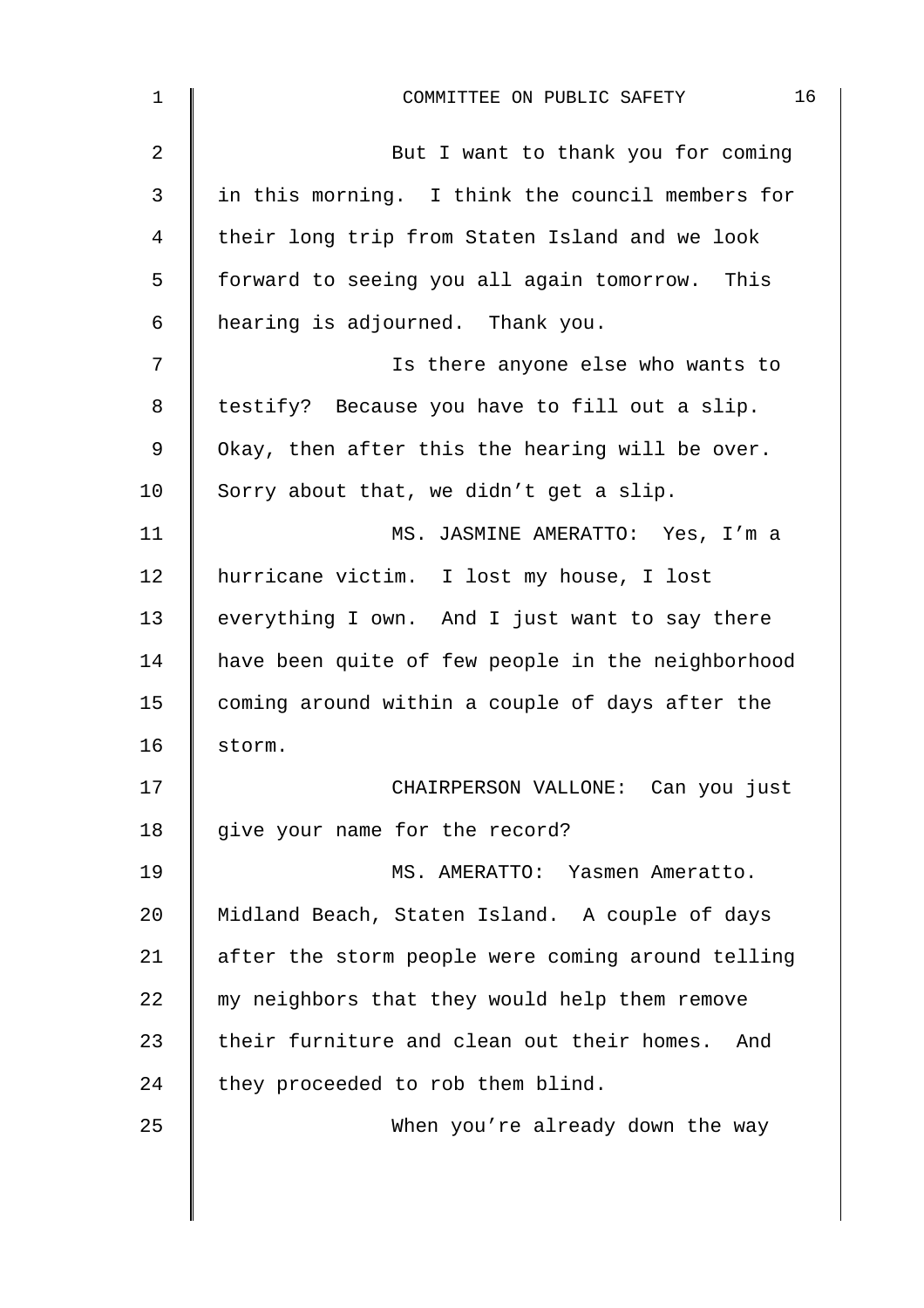| $\mathbf 1$    | 17<br>COMMITTEE ON PUBLIC SAFETY                   |
|----------------|----------------------------------------------------|
| $\overline{2}$ | you are, getting kicked like this is even worse.   |
| 3              | I can tell you that as soon as the police presence |
| 4              | is gone in my neighborhood, my home is aluminum    |
| 5              | siding vinyl, those pieces are going to be gone    |
| 6              | within a couple of days after the police are gone, |
| 7              | so will my copper piping.                          |
| 8              | Quite a few people have been                       |
| $\mathsf 9$    | robbed, quite a few people have taken in these     |
| 10             | workers to come in and they proceeded to go        |
| 11             | upstairs and robbed their homes, and they're using |
| 12             | phony ID. But the thing is when you're in this     |
| 13             | kind of a situation, or you don't know what to do, |
| 14             | they do take advantage and I think it's terrible.  |
| 15             | But you know, my house is boarded                  |
| 16             | up, but I could guarantee you it will be broken    |
| 17             | into. And that's the way all the homes, it's been  |
| 18             | going on. And of they're local people.<br>The      |
| 19             | police know who they are. They have records. We    |
| 20             | know who these people are, but you've got to catch |
| 21             | them.                                              |
| 22             | And you know, it's a ghost town                    |
| 23             | right now. So once they're gone things will        |
| 24             | really get worse. That's all I just want to say.   |
| 25             | CHAIRPERSON VALLONE: Do you think                  |
|                |                                                    |
|                |                                                    |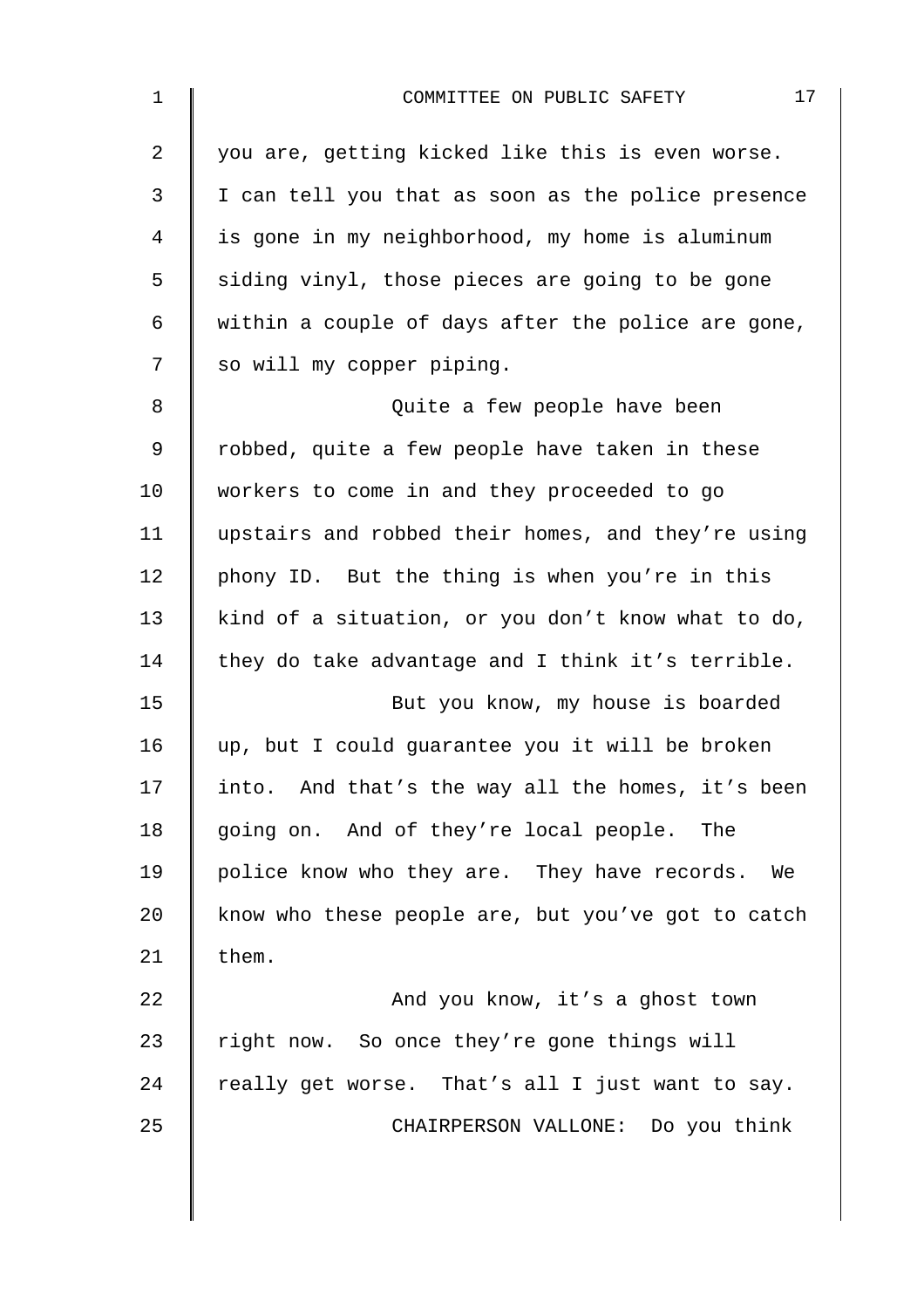| 1              | 18<br>COMMITTEE ON PUBLIC SAFETY                   |
|----------------|----------------------------------------------------|
| $\overline{2}$ | there's--hold on one second, we'll take a few      |
| 3              | questions. We have all morning, don't worry. We    |
| 4              | have the room. We booked it.                       |
| 5              | Do you believe there is enough of a                |
| 6              | police presence still there now?                   |
| 7              | MS. AMERATTO: Oh yes, there is.                    |
| 8              | There's spot lights, there's everything. They're   |
| 9              | constantly patrolling. But that's going to be      |
| 10             | gone I would say in the next couple of weeks.      |
| 11             | CHAIRPERSON VALLONE: Well, we will                 |
| 12             | work together with your representatives to ensure  |
| 13             | that that's their as long as possible. Let me      |
| 14             | turn it over to them now. Thanks.                  |
| 15             | COUNCIL MEMBER ODDO: Mr. Chairman                  |
| 16             | I just want to say publicly that I met Jasmine in  |
| 17             | 1995 when I was working for then councilmember     |
| 18             | Fusco and she had just become the head of, the new |
| 19             | head of Midland Beach Civic Association. Ever      |
| 20             | since then she and some really amazing ladies have |
| 21             | been fighting the good fight in Midland Beach, and |
| 22             | quality of life. We've made so much progress in    |
| 23             | that community, really thanks to Jasmine's         |
| 24             | leadership. Born and raised, the house that she    |
| 25             | talks about that she lived in prior to Sandy is    |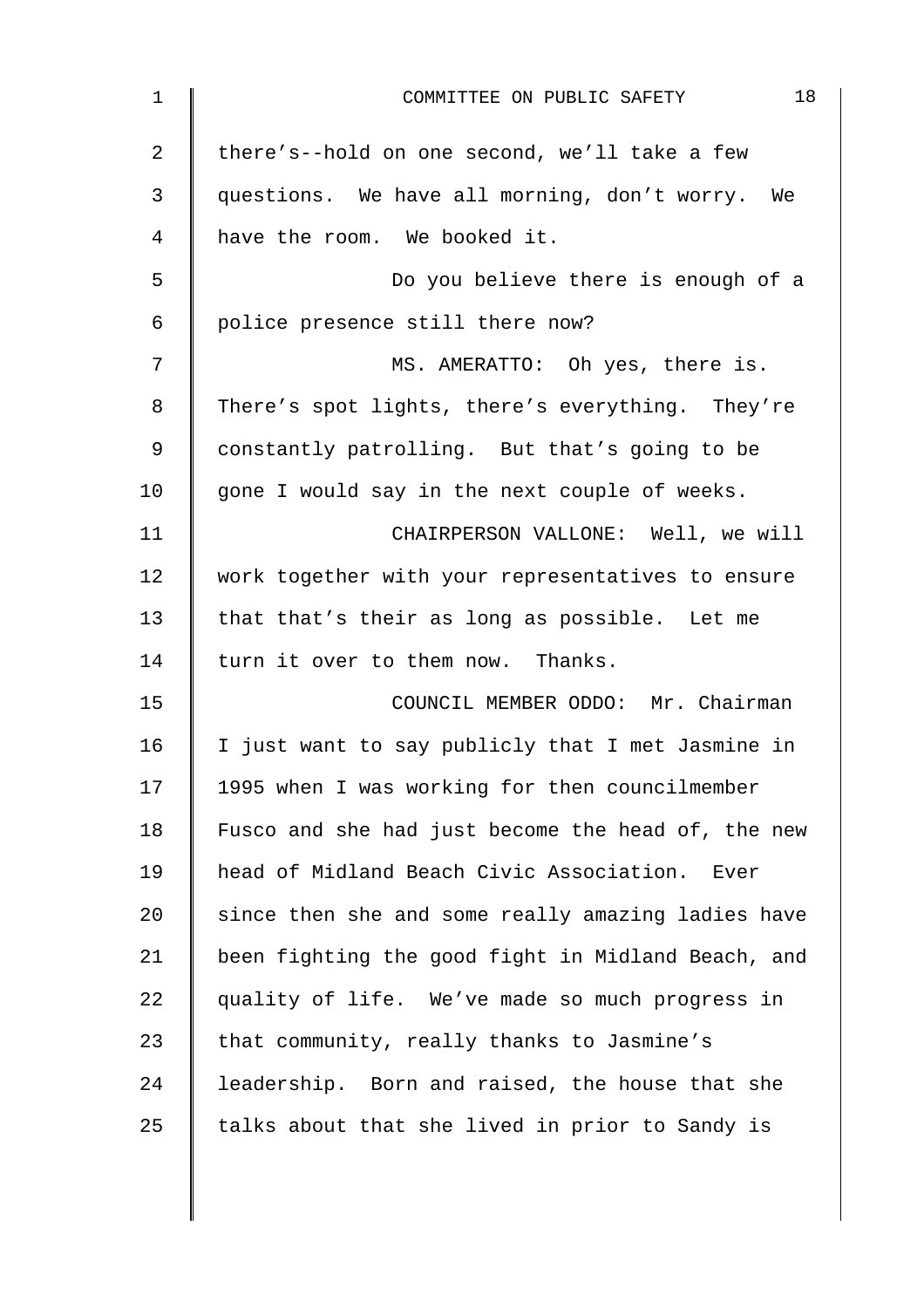| 1  | 19<br>COMMITTEE ON PUBLIC SAFETY                   |
|----|----------------------------------------------------|
| 2  | her childhood home.                                |
| 3  | And when you see a lady like this,                 |
| 4  | who's given so much to this community, sort of     |
| 5  | threatened to be victimized again by people who    |
| 6  | are opportunists in the worst way, that's the      |
| 7  | motivation for this piece of legislation.          |
| 8  | You know Sandy has taken a lot from                |
| 9  | us and having Jasmine move out of the community    |
| 10 | has been one of the worst blows because she is     |
| 11 | really been on the front line of trying to give    |
| 12 | people a great place to live. I appreciate you     |
| 13 | taking your time and I appreciate everything       |
| 14 | you've done for the last couple of decades, and    |
| 15 | the friendship.                                    |
| 16 | MS. AMERATTO: Thanks Jimmy.                        |
| 17 | CHAIRPERSON VALLONE: We are also                   |
| 18 | joined by councilmember Dan Garodnick. Thank you   |
| 19 | for coming by. Jasmine I think you know that if    |
| 20 | councilmember Oddo and I had our druthers here, we |
| 21 | would make the penalties much, much worse than     |
| 22 | this. We're sort of hindered by the law.<br>The    |
| 23 | fact that only the state can do felonies, but he   |
| 24 | and I would probably reinstitute the rack or       |
| 25 | something like that if it were up to us.           |
|    |                                                    |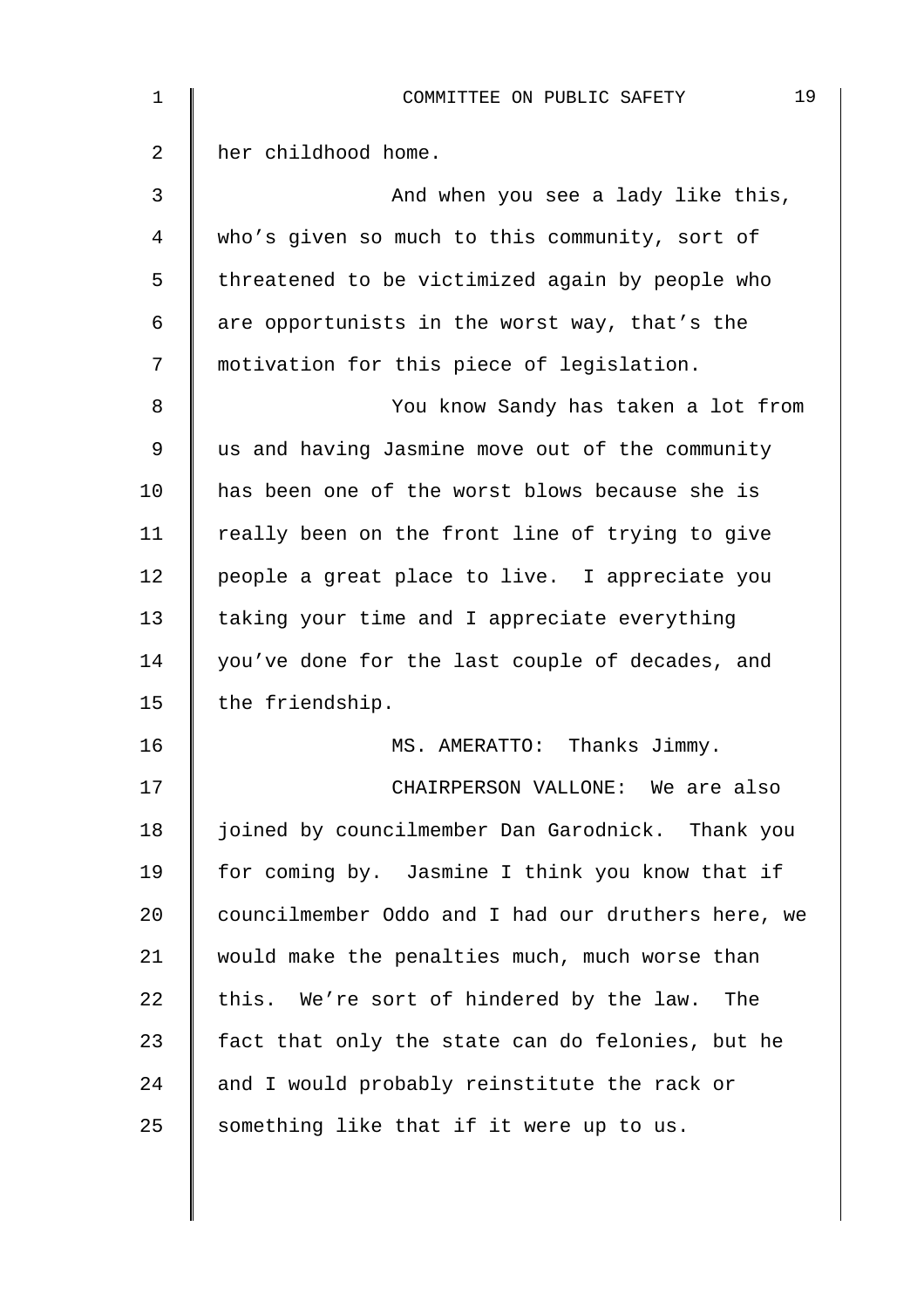| $\mathbf 1$ | 20<br>COMMITTEE ON PUBLIC SAFETY                  |
|-------------|---------------------------------------------------|
| 2           | But just know that you have some                  |
| 3           | great representatives down here working really,   |
| 4           | really hard. You can see how fast they got this   |
| 5           | through. I've got hundreds of bills waiting to be |
| 6           | heard on this committee, but we moved this one as |
| 7           | quick as we could just for people like you.       |
| 8           | So thank you for coming down today.               |
| 9           | Sorry about the confusion before. We're done? No  |
| 10          | one else is testifying? No other questions?       |
| 11          | Okay, now this hearing is adjourned. Thank you.   |